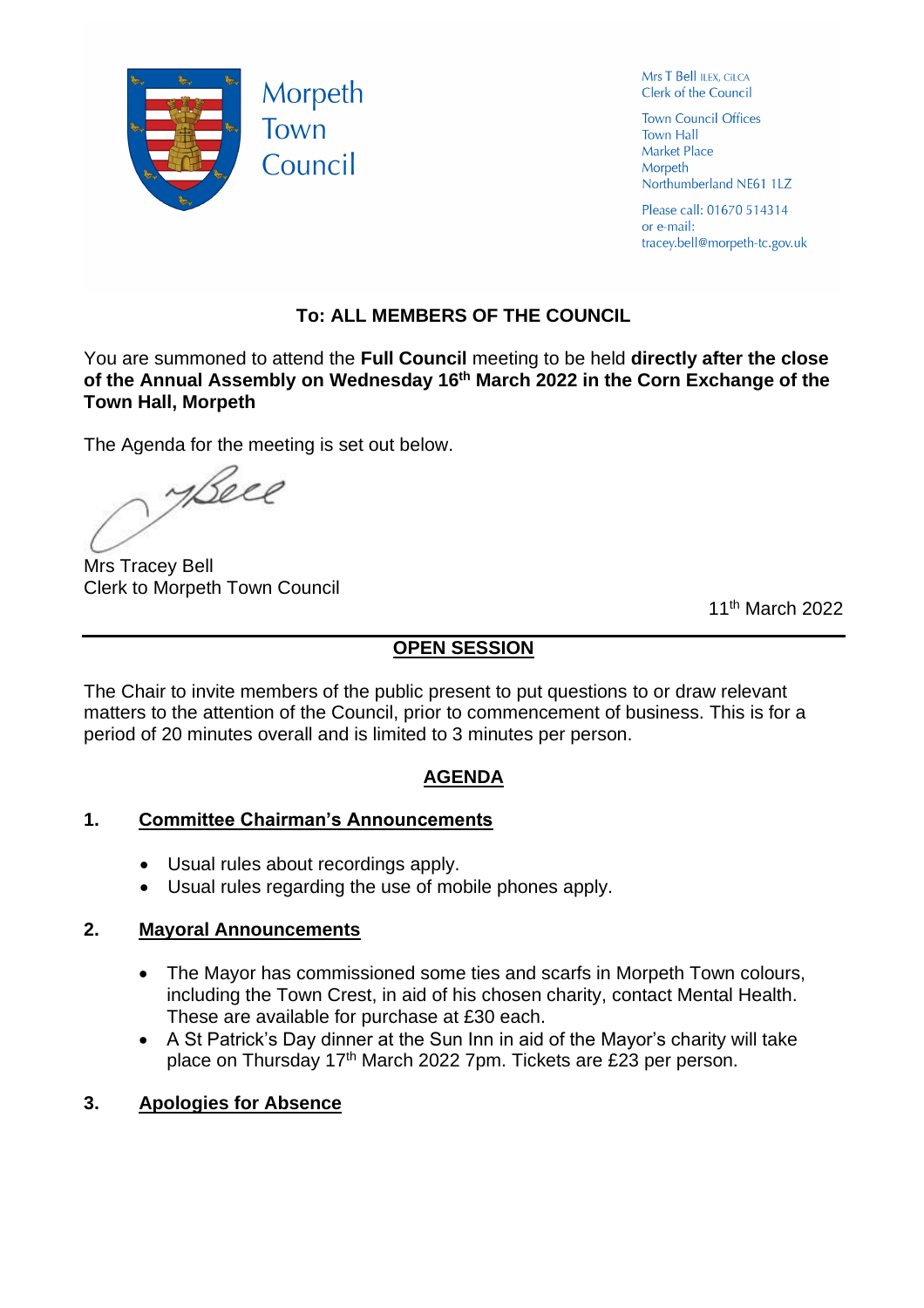### **4. Declarations of Interest**

Members to inform the Chairman of Committee of any Declarations of Interest for matters set out within this agenda.

### **5. Minutes of the Meeting of Full Council held on Wednesday 19th January 2022**

To approve the minutes of the above meeting, see appendix A.

### **6. Items Referred from Other Committees and Working Groups**

### **Finance and General Purposes**

### **i. Final Accounts -Year End Procedures**

### **Resolution:**

- a) To approve the Internal Audit Policy and Risk Assessments, see appendix B, and,
- b) To approve the Annual Treasury Management Policy 2022/23, see appendix C.

### **7. Representatives on Outside Bodies**

Reports are attached, see appendix D.

#### **8. Strategic County Councillor Updates**

Members are provided for information with the County Councillor updates, see appendix E.

#### **9. General Power of Competence**

For the Council to resolve its ongoing eligibility to use of the General Power of Competence as per the Parish Councils (General Power of Competence) (Prescribed Conditions) Order 2012 and Localism Act 2011, on the basis that both the Clerk and Deputy Clerk hold the mandatory Certificate in Local Council Administration (CiLCA) qualification and that more than 2/3 of the Council has stood for election in May 2021.

#### **10. Strategic Objectives**

Members are asked to approve the above document, see appendix F.

#### **11. Morpeth Bus Station Toilets**

A verbal update will be given on the evening.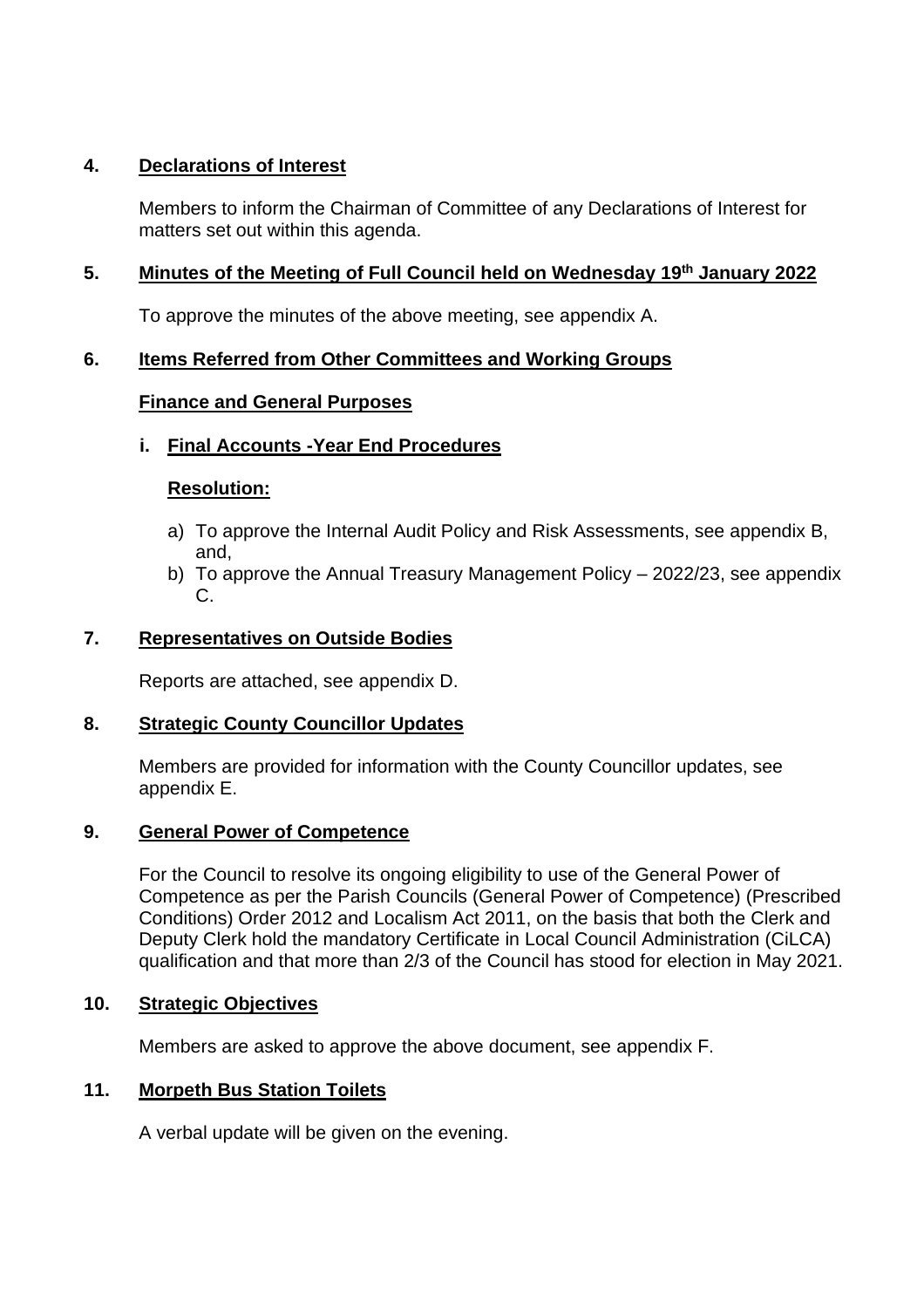### **MORPETH TOWN COUNCIL**

#### **Minutes of the Full Council Committee Meeting held on Wednesday 19th January 2022 at 6:30pm in the Corn Exchange of the Town Hall, Morpeth**

| <b>Present:</b>            |                                                                                                                                                                                              |                                                 |
|----------------------------|----------------------------------------------------------------------------------------------------------------------------------------------------------------------------------------------|-------------------------------------------------|
| <b>Councillors:</b>        | D Bawn<br><b>B</b> Bawn<br>A Byard<br>J Clayton<br>A Cochrane<br>J Crawford<br>M Greveson<br>H Hall<br>R Hogg<br>S Peacock<br>J Richardson<br><b>E</b> Skinner<br>J Wearmouth<br>R Wearmouth | - Mayor                                         |
| Clerks:                    | Mrs T Bell<br><b>Miss K Carter</b>                                                                                                                                                           | - Town Clerk<br>- Democratic Services Assistant |
| <b>Absent Councillors:</b> | <b>E</b> Miles                                                                                                                                                                               | - Illness                                       |

#### **Open Session**

There were no members of the public present who wished to ask a question on this occasion.

#### **144/21 Committee Chairman's Announcements**

- Usual rules about recordings apply
- Usual rules regarding the use of mobile phones apply

#### **145/21 Mayoral Announcements**

- The Mayor has commissioned some ties and scarfs in Morpeth Town colours, including the Town Crest, in aid of his chosen charity, contact Mental Health. These are available for purchase at £30 each.
- A Chinese New Year Banquet at Mulan in aid of the Mayor's charity will take place on Monday 31<sup>st</sup> January 2022 7pm. Tickets are £23 per person.